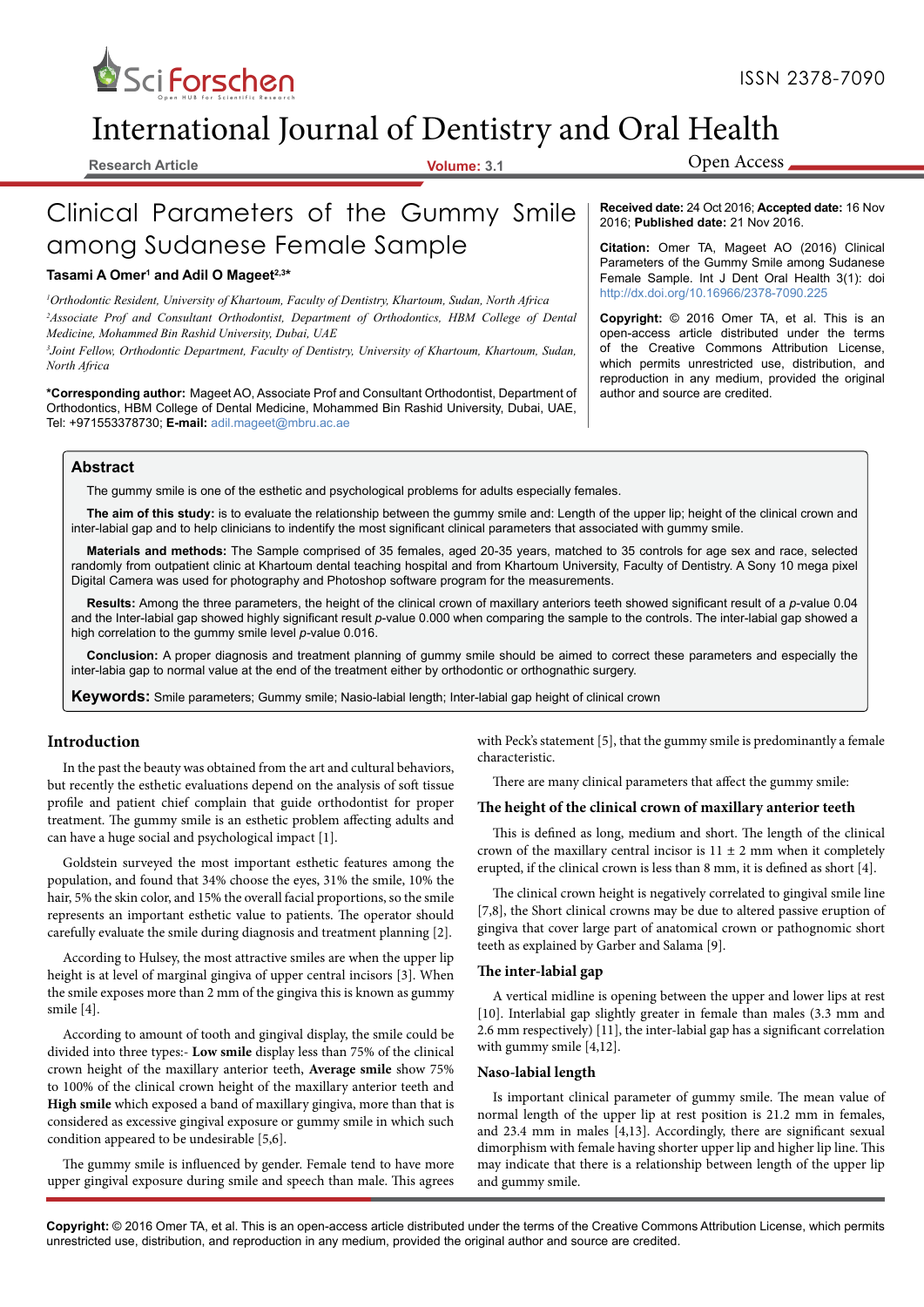

The aim of this study is to assess the most significant factors that affect the gummy smile depending on clinical examination, guiding clinicians to proper diagnosis and treatment planning by identifying the relationship between the naso-labial length (NLL) and gummy smile, height of the clinical crown (HCC) and gummy smile and the inter-labial gap (ILG) and gummy smile (Figure 1).

# **Materials and Methods**

This case control study comprises of 35 female sample collected from the outpatient clinic at Khartoum Dental Teaching Hospital and from Khartoum University, Faculty of Dentistry, who had gingival smile of 2 mm or more at maximum smile with age group between 20-35 years.

The controls were randomly selected from same clinics. The cases and the control sign a consent form designed by Khartoum University.

Subjects were excluded from the study population having orthodontic treatment, crown in anterior teeth, extraction, trauma or any maxillofacial surgery.

Two type of close view photos were taken from all patients, one at rest to measure the length of upper lip and inter-labial gap and another one at maximum smile position to measure the amount of gingival display and the height of clinical crown that achieved by each subjects.

The smile is repeated twice to achieve the same lip position or until see the wrinkle around the eyes which is indicate the maximum smile. Then all photos scanned to a computer. Corel draw version 11, 2004 USA program was used for measurements as follow: The amount of gingival display measured as vertical line draw from the center of lower border of the upper lip perpendicular to the line pass through gingival margin in millimeters.

The height of the clinical crown measured as vertical line from highest point at cervical area on maxillary right central incisor to incisal edge in millimeters (Figure 2); The naso-labial length measured as vertical line along the facial midline from the soft tissue sub-nasale (point at junction between base of the nose and the tip of the philtrum) to the inferior border of the upper lip in millimeters when the patient at rest position and the lips relaxed (Figure 3); The inter-labial gap recorded as vertical line between lower border of the upper lip and upper border of the lower lip at central area in millimeters when lips at rest (Figure 4).









**Figure 3:** The parameters; Naso-labial Length and Inter-labial Gap



**Figure 4:** Rest position

## **Statistical Analysis**

A standard statistical descriptive technique was used to summarize sample information for both case and control groups.All data were entered to excel sheet, then SPSS program version 17.0 was used to facilitate the computation. The result obtained by Logistic regression test to assess the relationship between mean of each variable (the naso-labial length, Inter-labial gap, and Height of the clinical crown of maxillary anteriors) to amount of gingival display and show the more significant predictors to gummy smile.

#### **Results**

The mean, standard deviation for all variables in the three groups were measured and the p-value was determined (Table 1).

Student's t-test used to evaluate the difference between the mean of each variable in the sample and control groups, then shows the most significant variable in GSL sample group in tables 2 and 3 respectively.

Table 1 shows the mean of each variable in the sample (N=35) and the control (N=35), there are slight difference in mean of the naso-labial length (NLL) and height of clinical crown (HCC) while the inter-labial gap show significant difference in mean between (6.22) in GSL group and (3.34) in control group with a high significant result,  $p$ -value (<0.001), where only 22.9% show lip separation more than 4mm at rest position in control (8 subjects with 2 persons with zero lip separation) and 88.6% in GSL group with only 4 cases below 4 mm.

A correlation coefficient had been used to identify the correlation between length of gingival exposure and clinical parameters of smile. A significant correlation was found between inter-labial gap (ILG) results in strong correlation (0.63) with p-value of (<0.0001). The other clinical parameter showed no significant.

Table 3, shows a significant correlation was found between gingival smile measurement and inter-labial gap (ILG) results in a significant correlation  $(0.4)$  with p-value of  $( $0.016$ ).$  The other clinical parameter showed no significant.

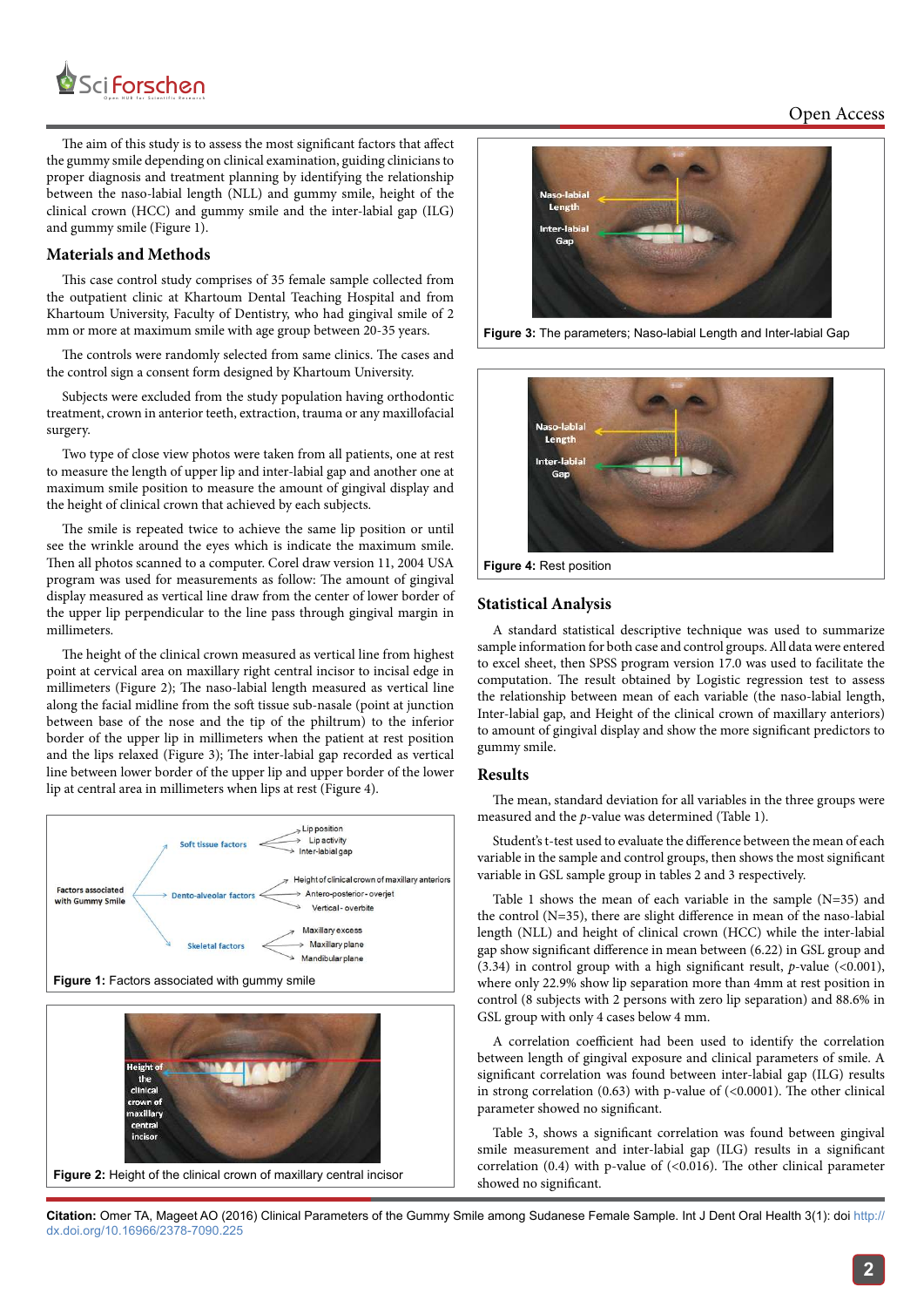

| <b>Variables</b> |         | N  | <b>Levene's Test for the</b><br>variances |       |                  | Mean (Sd)    | P-value  |
|------------------|---------|----|-------------------------------------------|-------|------------------|--------------|----------|
|                  |         |    | <b>F-ratio</b>                            | Sig.  | <b>Variances</b> |              |          |
| <b>HCC</b>       | Sample  | 35 | 2.128                                     | 0.005 | Not equal        | 9.79(1.24)   | 0.0474   |
|                  | Control | 35 |                                           |       |                  | 10.30 (0.85) |          |
| <b>NLL</b>       | Sample  | 35 | 1.540                                     | 0.210 | equal            | 24.15 (4.12) | 0.3329   |
|                  | Control | 35 |                                           |       |                  | 25.03 (3.32) |          |
| ILG              | Sample  | 35 | 1.328                                     | 0.245 | equal            | 6.22(2.27)   | < 0.0001 |
|                  | Control | 35 |                                           |       |                  | 3.34(1.97)   |          |

**Table 1:** Comparison of clinical parameters between cases and control

| Variables  | N  | <b>Pearson</b><br>correlation | p-value  | Significance   |  |
|------------|----|-------------------------------|----------|----------------|--|
| <b>HCC</b> | 35 | $-0.19$                       | 0.1190   | <b>NS</b>      |  |
| <b>NLL</b> | 35 | $-0.04$                       | 0.7365   | <b>NS</b>      |  |
| ILG        | 35 | 0.63                          | < 0.0001 | Significant*** |  |

**Table 2:** Correlation between length of gingival exposure and clinical parameters

| Variables  | N  | <b>Pearson</b><br>correlation | p-value | <b>Significance</b> |  |
|------------|----|-------------------------------|---------|---------------------|--|
| <b>NLL</b> | 35 | 0.09                          | 0.600   | ΝS                  |  |
| <b>HCC</b> | 35 | 0.10                          | 0.572   | ΝS                  |  |
| ILG        | 35 | 0.40                          | 0.0161  | Significant         |  |

**Table 3:** Correlation between gingival Smile measurement and clinical parameters

## **Discussion**

Gingival smile can be divided into various categories according to etiological factors; soft tissue factors (lip position, lip activity and the interlabial gap); dento-alveolar factors (height of clinical crown of maxillary teeth, over jet and over bite; skeletal factors (maxillary excess, maxillary and mandibular planes). A short upper lip is also a frequent cause of gingival smile. Muscular gingival smile is caused by over activity of the upper lip levator muscle. Gingival smiles can be caused by a combination of these factors [14].

One of the most important unpleasant appearances is excessive exposure of maxillary gingivae more than 2 mm during maximum smile [15] (Figure 5). It affects both genders, but females complain more concerned about the unpleasant appearance. Thirty one percent of the population choose smile as important esthetic value [4,16].

#### **Naso-labial length (NLL)**

Janzen [17] found an association between short upper lip and gingival display [16]. The gummy smile associated with short upper lip [17]. There is an association between higher GSL in female and short upper lip [18]. Another researcher found no difference in upper lip length and gummy smile [5]. There is an association between higher GSL and short upper lip [19]. Our present study found no significant association between the Naso-labial length and gummy smile, the most significant variable in GSL group, demonstrated weak correlation between height of clinical crown (0.098) and naso-labial length to gingival exposure (0.092).

# **The height of the clinical crown of maxillary anterior teeth (HCC)**

An early study stated that the position of anterior teeth is important factor in relationship of lips to each other and to the surrounding



**Figure 5:** Maximum smile

structures and fount that the clinical crown height was slightly shorter for GSL group, this difference was not statically significant [5,16]. Another scholar found an association between short clinical crown and gummy smile [20], short clinical crown associated with GSL is observed clinically [21]. This present study found a significant difference in the HCC between the sample and the control which support that the height of clinical crown is a significant factor in determining gummy smile.

#### **Inter-labial gap (ILG)**

A review article concluded that there is a relationship between gummy smile and inter-labial gap [16] another researchers found the inter-labial gap more than 5.5 times in GSL group [1,4].

This recent study found the inter-labial gap to have a strong correlation  $(0.40)$  and significant p-value of  $(0.02)$  to gingival exposure. The interlabial gap shown significant difference in mean between (6.22) in GSL group and  $(3.34)$  in control group with a high significant result, p-value (<0.0001), where only 22.9% show lip separation more than 4mm at rest position in control (8 subjects with 2 persons with zero lip separation) and 88.6% in GSL group with only 4 cases below 4 mm.

# **Conclusion**

The height of the clinical crown of the maxillary anteriors and the inter-labial gap are stronger factors in determining gummy smile than the length of the upper lip. There are many possible treatments options for gummy smile, like intrusion of upper anteriors, orthognathic surgery, Botulinum toxin A or other alternative procedure.

# **Recommendation**

We recommend further study with a larger sample that includes male population and study of the other clinical parameter that affects gummy smile. There are some other factors which should be considered like age, medical conditions and facial type that could influence gummy smile.

#### **Ethical Approval**

The patients were informed of the purposes and potential benefits, risks and complications. The patients were given an opportunity to refuse inclusion in the study. A consent form is signed by all.

#### **References**

- 1. Bull R, Rumsey N (1988) The Social Psychology of Facial Appearance. New York, NY, Springer Verlag.
- 2. Peck S, Peck L (1995) Gummy smile and upper lip position. Seminar in Orthodontics 1: 105-126.
- 3. Tweed CH (1994) Indication for extraction of teeth in orthodontics procedure. Am J Orthod 30: 405-428.

**Citation:** Omer TA, Mageet AO (2016) Clinical Parameters of the Gummy Smile among Sudanese Female Sample. Int J Dent Oral Health 3(1): doi http:// dx.doi.org/10.16966/2378-7090.225